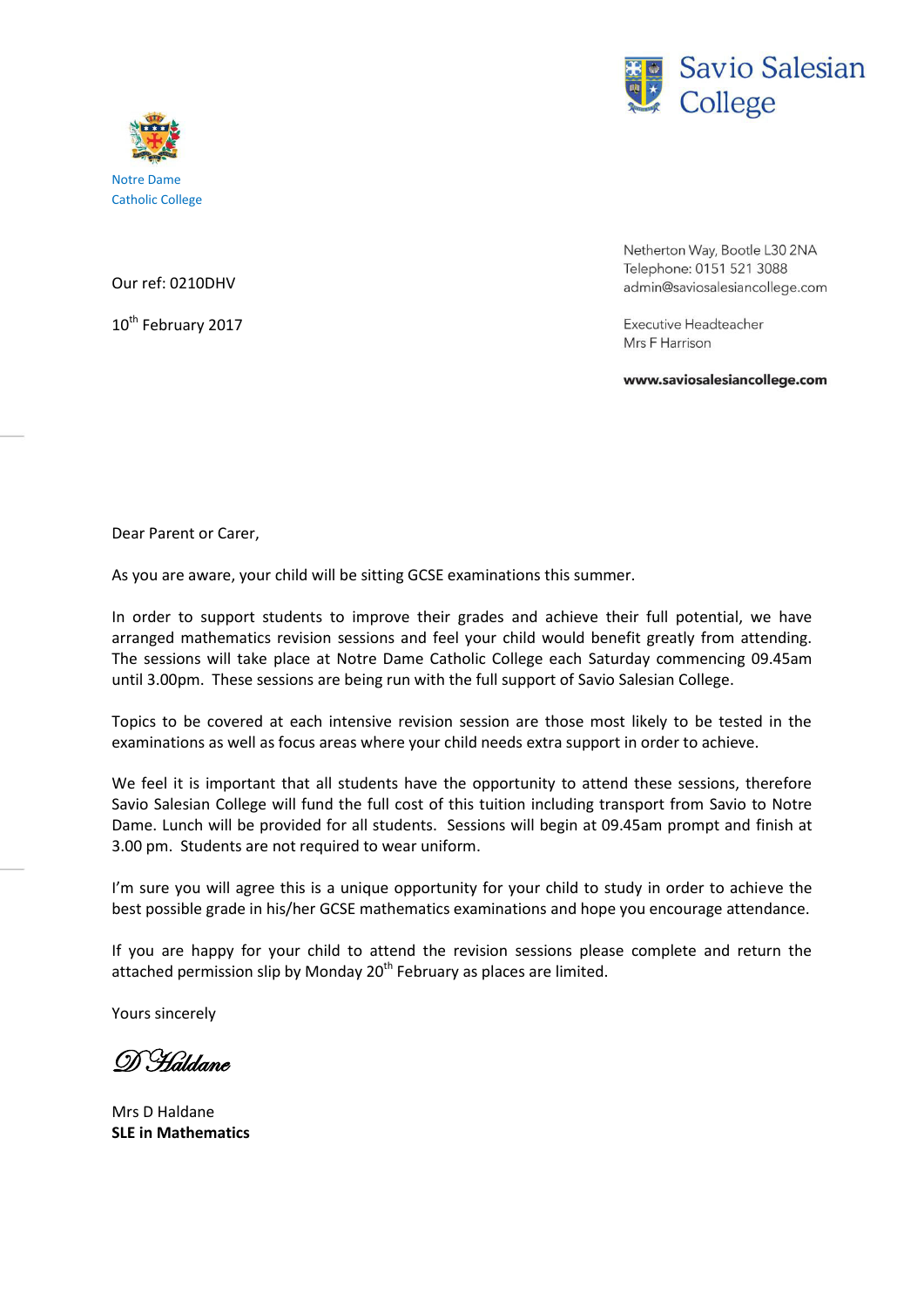

Netherton Way, Bootle L30 2NA Telephone: 0151 521 3088 admin@saviosalesiancollege.com

**Executive Headteacher** Mrs F Harrison

www.saviosalesiancollege.com

## **YEAR 11 – SATURDAY MORNING MATHEMATICS REVISION at NOTRE DAME CATHOLIC COLLEGE**

Name of student

School *Savio Salesian College* 

Contact Telephone Number\_\_\_\_\_\_\_\_\_\_\_\_\_\_\_\_\_\_\_\_\_\_\_\_\_\_\_\_\_

I give permission for my child to attend the following sessions – Please tick one or more of the options below:

> 25<sup>th</sup> March – Paper 1 1<sup>st</sup> April – Paper 2  $29<sup>th</sup>$  April – Paper 3

| My child will make his/her own way to and from Notre Dame Catholic College $\Box$ |  |
|-----------------------------------------------------------------------------------|--|
|-----------------------------------------------------------------------------------|--|

**OR**

My child will travel by mini bus from the pick-up point below:  $\square$ 

\_\_\_\_\_\_\_\_\_\_\_\_\_\_\_\_\_\_\_\_\_\_\_\_\_\_\_\_\_\_\_\_\_\_ \_\_\_\_\_\_\_\_\_\_\_\_\_\_\_\_\_\_\_\_\_\_\_\_\_\_\_\_\_

…………………………………………………………………………………………………..

Signature of Parent/Carer Please print name of Parent/Carer



Catholic College